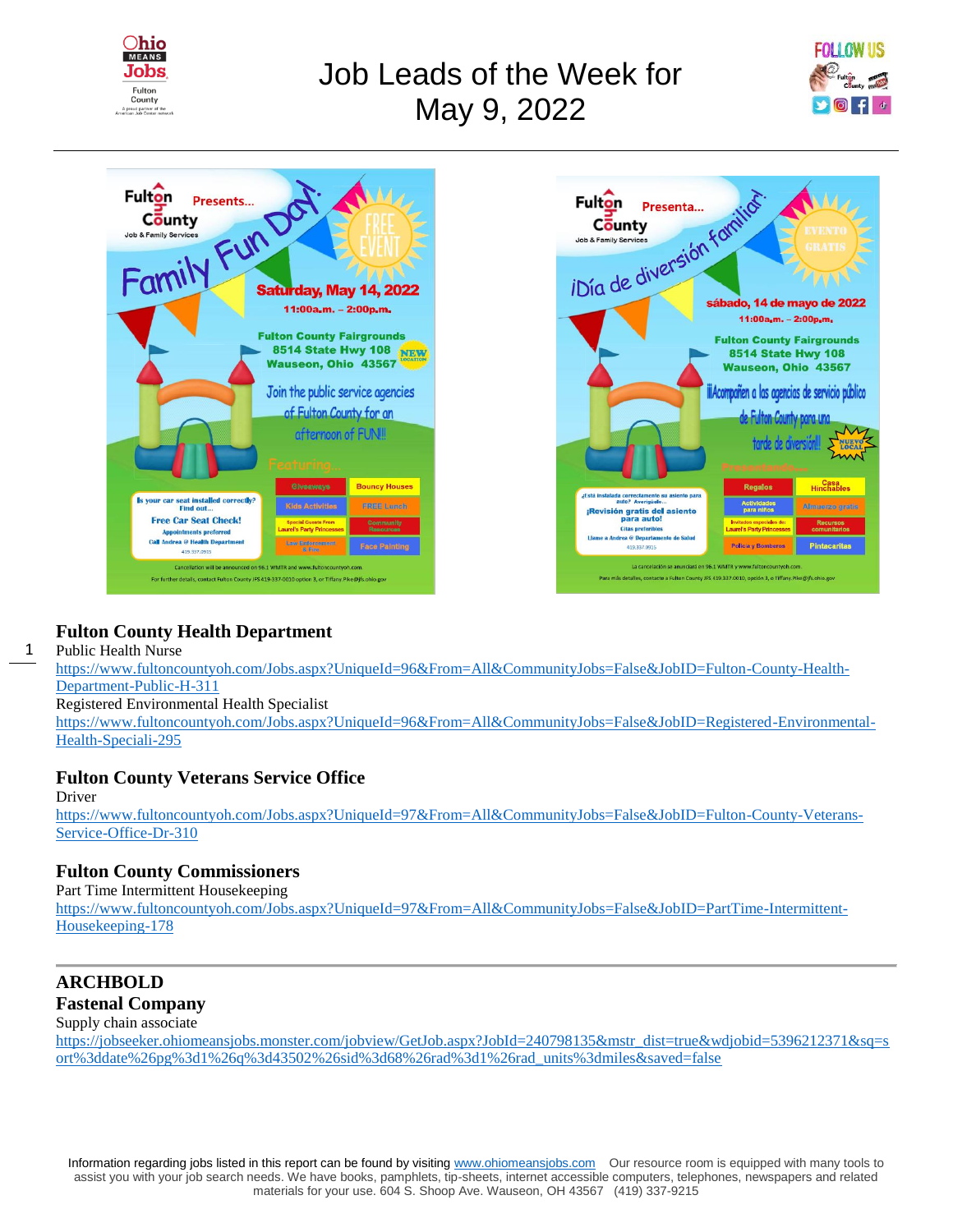



### **Archbold Area Schools**

Archbold Elementary School Principal <https://www.schoolspring.com/job.cfm?jid=3864147>

### **Dollar General**

Store Manager

[https://storemanager-dollargeneral.icims.com/jobs/241791/store-manager-candidate-archbold%2c](https://storemanager-dollargeneral.icims.com/jobs/241791/store-manager-candidate-archbold%2c-oh/job?hub=12&mobile=false&width=633&height=500&bga=true&needsRedirect=false&jan1offset=-300&jun1offset=-240)[oh/job?hub=12&mobile=false&width=633&height=500&bga=true&needsRedirect=false&jan1offset=-300&jun1offset=-240](https://storemanager-dollargeneral.icims.com/jobs/241791/store-manager-candidate-archbold%2c-oh/job?hub=12&mobile=false&width=633&height=500&bga=true&needsRedirect=false&jan1offset=-300&jun1offset=-240) Lead Sales Associate [https://retail-dollargeneral.icims.com/jobs/108060/lead-sales-associate-ft-in-archbold%2c-oh](https://retail-dollargeneral.icims.com/jobs/108060/lead-sales-associate-ft-in-archbold%2c-oh-s04719/job?hub=12&mobile=false&width=633&height=500&bga=true&needsRedirect=false&jan1offset=-300&jun1offset=-240)[s04719/job?hub=12&mobile=false&width=633&height=500&bga=true&needsRedirect=false&jan1offset=-300&jun1offset=-240](https://retail-dollargeneral.icims.com/jobs/108060/lead-sales-associate-ft-in-archbold%2c-oh-s04719/job?hub=12&mobile=false&width=633&height=500&bga=true&needsRedirect=false&jan1offset=-300&jun1offset=-240)

### **Northwest State Community College**

Director of Financial Aid

[https://jobseeker.ohiomeansjobs.monster.com/jobview/GetJob.aspx?JobId=241071793&mstr\\_dist=true&wdjobid=5403373180&sq=s](https://jobseeker.ohiomeansjobs.monster.com/jobview/GetJob.aspx?JobId=241071793&mstr_dist=true&wdjobid=5403373180&sq=sort%3ddate%26pg%3d1%26zip%3d43502%26sid%3d68%26rad%3d1%26rad_units%3dmiles&saved=false) [ort%3ddate%26pg%3d1%26zip%3d43502%26sid%3d68%26rad%3d1%26rad\\_units%3dmiles&saved=false](https://jobseeker.ohiomeansjobs.monster.com/jobview/GetJob.aspx?JobId=241071793&mstr_dist=true&wdjobid=5403373180&sq=sort%3ddate%26pg%3d1%26zip%3d43502%26sid%3d68%26rad%3d1%26rad_units%3dmiles&saved=false)

### **Conagra Brands Inc.**

Lift Truck Supply

[https://jobseeker.ohiomeansjobs.monster.com/jobview/GetJob.aspx?JobId=240772148&mstr\\_dist=true&wdjobid=5395632223&sq=s](https://jobseeker.ohiomeansjobs.monster.com/jobview/GetJob.aspx?JobId=240772148&mstr_dist=true&wdjobid=5395632223&sq=sort%3ddate%26pg%3d1%26zip%3d43502%26sid%3d68%26rad%3d1%26rad_units%3dmiles&saved=false) [ort%3ddate%26pg%3d1%26zip%3d43502%26sid%3d68%26rad%3d1%26rad\\_units%3dmiles&saved=false](https://jobseeker.ohiomeansjobs.monster.com/jobview/GetJob.aspx?JobId=240772148&mstr_dist=true&wdjobid=5395632223&sq=sort%3ddate%26pg%3d1%26zip%3d43502%26sid%3d68%26rad%3d1%26rad_units%3dmiles&saved=false)

### **Sauder Manufacturing Co**

Staff Accountant

[https://jobseeker.ohiomeansjobs.monster.com/jobview/GetJob.aspx?JobId=240741417&mstr\\_dist=true&wdjobid=5395635181&sq=s](https://jobseeker.ohiomeansjobs.monster.com/jobview/GetJob.aspx?JobId=240741417&mstr_dist=true&wdjobid=5395635181&sq=sort%3ddate%26pg%3d2%26zip%3d43502%26sid%3d68%26rad%3d1%26rad_units%3dmiles&saved=false) [ort%3ddate%26pg%3d2%26zip%3d43502%26sid%3d68%26rad%3d1%26rad\\_units%3dmiles&saved=false](https://jobseeker.ohiomeansjobs.monster.com/jobview/GetJob.aspx?JobId=240741417&mstr_dist=true&wdjobid=5395635181&sq=sort%3ddate%26pg%3d2%26zip%3d43502%26sid%3d68%26rad%3d1%26rad_units%3dmiles&saved=false)

### 2

### **Northwest Ohio Educational Service Center**

Speech Language Pathologist <https://www.schoolspring.com/job.cfm?jid=3872466>

### **Sauder Woodworking**

| Equipment Maintenance Technician                                                |
|---------------------------------------------------------------------------------|
| https://jobseeker.ohiomeansjobs.monster.com/jobview/GetJob.aspx?JobId=240692196 |
| <b>Consumer Service Development Program</b>                                     |
| https://jobseeker.ohiomeansjobs.monster.com/jobview/GetJob.aspx?JobId=240692418 |
| Summer Associate                                                                |
| https://jobseeker.ohiomeansjobs.monster.com/jobview/GetJob.aspx?JobId=240691176 |
| Packing / Assembly                                                              |
| https://jobseeker.ohiomeansjobs.monster.com/jobview/GetJob.aspx?JobId=240692206 |
| 1 <sup>st</sup> Shift Fire Protection Technician                                |
| https://jobseeker.ohiomeansjobs.monster.com/jobview/GetJob.aspx?JobId=240692053 |
| Door Factory Operator – $3rd$ Shift                                             |
| https://jobseeker.ohiomeansjobs.monster.com/jobview/GetJob.aspx?JobId=240692718 |
| 2 <sup>nd</sup> Shift Forklift Operator                                         |
| https://jobseeker.ohiomeansjobs.monster.com/jobview/GetJob.aspx?JobId=240691366 |
| Machine Set-Up Operator                                                         |
| https://jobseeker.ohiomeansjobs.monster.com/jobview/GetJob.aspx?JobId=240692213 |
| 1 <sup>st</sup> Shift Endcap Operator                                           |
| https://jobseeker.ohiomeansjobs.monster.com/jobview/GetJob.aspx?JobId=240691770 |
| Retail Store and Warehouse Associate                                            |
| https://jobseeker.ohiomeansjobs.monster.com/jobview/GetJob.aspx?JobId=240692471 |
|                                                                                 |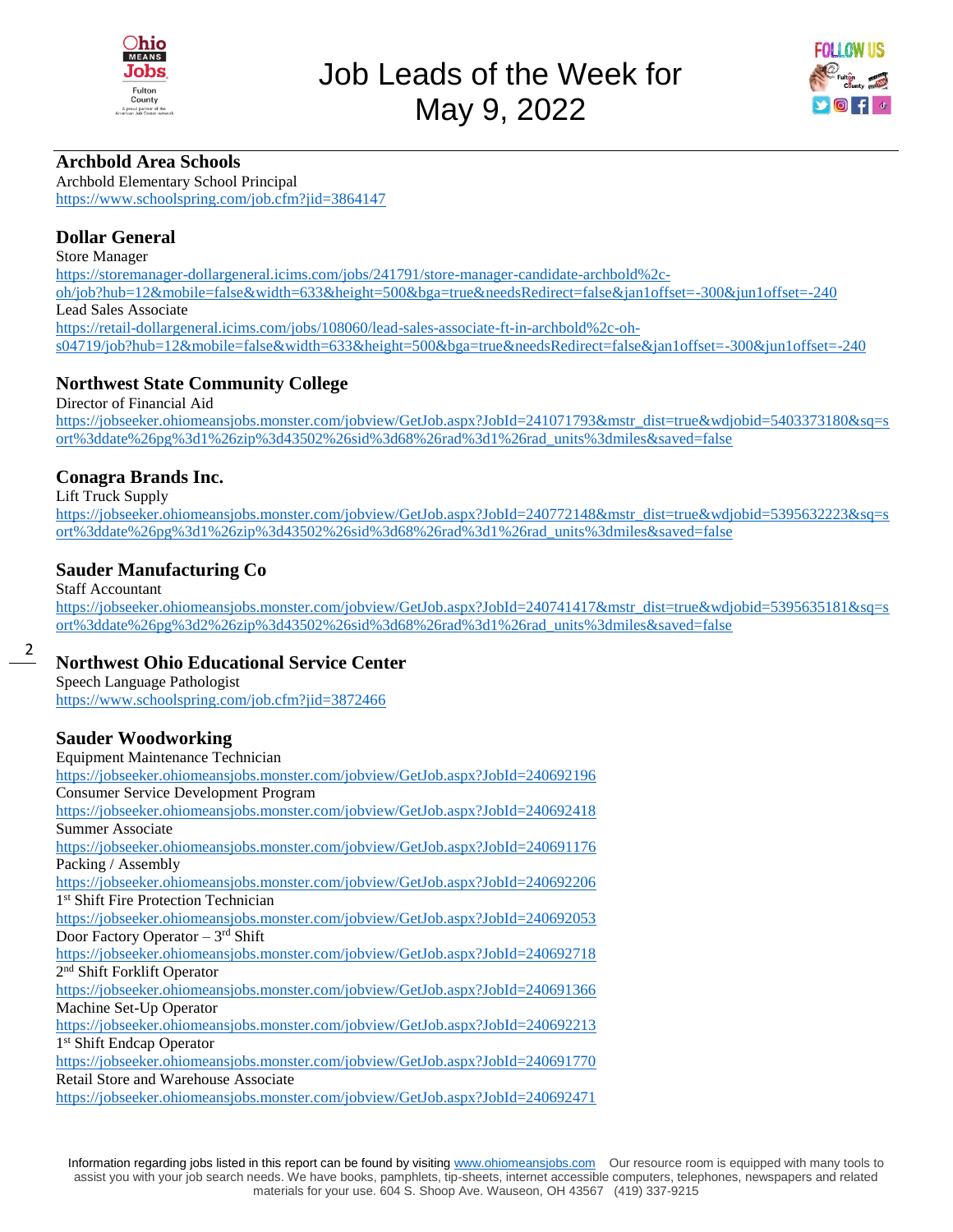



### 3<sup>rd</sup> Shift Hardware Operator

[https://jobseeker.ohiomeansjobs.monster.com/jobview/GetJob.aspx?JobId=240692377&mstr\\_dist=true&wdjobid=5394337787&sq=s](https://jobseeker.ohiomeansjobs.monster.com/jobview/GetJob.aspx?JobId=240692377&mstr_dist=true&wdjobid=5394337787&sq=sort%3ddate%26pg%3d3%26zip%3d43502%26sid%3d68%26rad%3d1%26rad_units%3dmiles&saved=false) [ort%3ddate%26pg%3d3%26zip%3d43502%26sid%3d68%26rad%3d1%26rad\\_units%3dmiles&saved=false](https://jobseeker.ohiomeansjobs.monster.com/jobview/GetJob.aspx?JobId=240692377&mstr_dist=true&wdjobid=5394337787&sq=sort%3ddate%26pg%3d3%26zip%3d43502%26sid%3d68%26rad%3d1%26rad_units%3dmiles&saved=false)

Maintenance Apprentice Tech

[https://jobseeker.ohiomeansjobs.monster.com/jobview/GetJob.aspx?JobId=240692704&mstr\\_dist=true&wdjobid=5394337767&sq=s](https://jobseeker.ohiomeansjobs.monster.com/jobview/GetJob.aspx?JobId=240692704&mstr_dist=true&wdjobid=5394337767&sq=sort%3ddate%26pg%3d3%26zip%3d43502%26sid%3d68%26rad%3d1%26rad_units%3dmiles&saved=false) [ort%3ddate%26pg%3d3%26zip%3d43502%26sid%3d68%26rad%3d1%26rad\\_units%3dmiles&saved=false](https://jobseeker.ohiomeansjobs.monster.com/jobview/GetJob.aspx?JobId=240692704&mstr_dist=true&wdjobid=5394337767&sq=sort%3ddate%26pg%3d3%26zip%3d43502%26sid%3d68%26rad%3d1%26rad_units%3dmiles&saved=false)

#### 3 rd Shift Machinist / Fabricator

[https://jobseeker.ohiomeansjobs.monster.com/jobview/GetJob.aspx?JobId=240691985&mstr\\_dist=true&wdjobid=5394337798&sq=s](https://jobseeker.ohiomeansjobs.monster.com/jobview/GetJob.aspx?JobId=240691985&mstr_dist=true&wdjobid=5394337798&sq=sort%3ddate%26pg%3d3%26zip%3d43502%26sid%3d68%26rad%3d1%26rad_units%3dmiles&saved=false) [ort%3ddate%26pg%3d3%26zip%3d43502%26sid%3d68%26rad%3d1%26rad\\_units%3dmiles&saved=false](https://jobseeker.ohiomeansjobs.monster.com/jobview/GetJob.aspx?JobId=240691985&mstr_dist=true&wdjobid=5394337798&sq=sort%3ddate%26pg%3d3%26zip%3d43502%26sid%3d68%26rad%3d1%26rad_units%3dmiles&saved=false)

#### 2<sup>nd</sup> Shift Group Leader - FAFF

[https://jobseeker.ohiomeansjobs.monster.com/jobview/GetJob.aspx?JobId=240691550&mstr\\_dist=true&wdjobid=5394305247&sq=s](https://jobseeker.ohiomeansjobs.monster.com/jobview/GetJob.aspx?JobId=240691550&mstr_dist=true&wdjobid=5394305247&sq=sort%3ddate%26pg%3d3%26zip%3d43502%26sid%3d68%26rad%3d1%26rad_units%3dmiles&saved=false) [ort%3ddate%26pg%3d3%26zip%3d43502%26sid%3d68%26rad%3d1%26rad\\_units%3dmiles&saved=false](https://jobseeker.ohiomeansjobs.monster.com/jobview/GetJob.aspx?JobId=240691550&mstr_dist=true&wdjobid=5394305247&sq=sort%3ddate%26pg%3d3%26zip%3d43502%26sid%3d68%26rad%3d1%26rad_units%3dmiles&saved=false)

#### Lamination Operator

[https://jobseeker.ohiomeansjobs.monster.com/jobview/GetJob.aspx?JobId=240691761&mstr\\_dist=true&wdjobid=5394305241&sq=s](https://jobseeker.ohiomeansjobs.monster.com/jobview/GetJob.aspx?JobId=240691761&mstr_dist=true&wdjobid=5394305241&sq=sort%3ddate%26pg%3d3%26zip%3d43502%26sid%3d68%26rad%3d1%26rad_units%3dmiles&saved=false) [ort%3ddate%26pg%3d3%26zip%3d43502%26sid%3d68%26rad%3d1%26rad\\_units%3dmiles&saved=false](https://jobseeker.ohiomeansjobs.monster.com/jobview/GetJob.aspx?JobId=240691761&mstr_dist=true&wdjobid=5394305241&sq=sort%3ddate%26pg%3d3%26zip%3d43502%26sid%3d68%26rad%3d1%26rad_units%3dmiles&saved=false)

2 nd Shift – Shift Leader

[https://jobseeker.ohiomeansjobs.monster.com/jobview/GetJob.aspx?JobId=240691576&mstr\\_dist=true&wdjobid=5394305224&sq=s](https://jobseeker.ohiomeansjobs.monster.com/jobview/GetJob.aspx?JobId=240691576&mstr_dist=true&wdjobid=5394305224&sq=sort%3ddate%26pg%3d3%26zip%3d43502%26sid%3d68%26rad%3d1%26rad_units%3dmiles&saved=false) [ort%3ddate%26pg%3d3%26zip%3d43502%26sid%3d68%26rad%3d1%26rad\\_units%3dmiles&saved=false](https://jobseeker.ohiomeansjobs.monster.com/jobview/GetJob.aspx?JobId=240691576&mstr_dist=true&wdjobid=5394305224&sq=sort%3ddate%26pg%3d3%26zip%3d43502%26sid%3d68%26rad%3d1%26rad_units%3dmiles&saved=false)

### **Redline Equipment**

Agricultural Service Technician <https://redlineequipment.bamboohr.com/jobs/view.php?id=324>

### **Farmers & Merchants State Bank**

Administrative Assistant, Home Loan <https://recruiting.paylocity.com/Recruiting/Jobs/Details/1057588>

#### 3 **Northern Buckeye Education Council**

District Hardware Technician <https://www.schoolspring.com/job.cfm?jid=3867213>

## **DELTA**

### **Fulton County Processing**

Packager

[https://jobseeker.ohiomeansjobs.monster.com/jobview/GetJob.aspx?JobId=240919094&mstr\\_dist=true&wdjobid=5399224979&sq=s](https://jobseeker.ohiomeansjobs.monster.com/jobview/GetJob.aspx?JobId=240919094&mstr_dist=true&wdjobid=5399224979&sq=sort%3ddate%26pg%3d1%26zip%3d43515%26sid%3d68%26rad%3d1%26rad_units%3dmiles&saved=false) [ort%3ddate%26pg%3d1%26zip%3d43515%26sid%3d68%26rad%3d1%26rad\\_units%3dmiles&saved=false](https://jobseeker.ohiomeansjobs.monster.com/jobview/GetJob.aspx?JobId=240919094&mstr_dist=true&wdjobid=5399224979&sq=sort%3ddate%26pg%3d1%26zip%3d43515%26sid%3d68%26rad%3d1%26rad_units%3dmiles&saved=false)

Slitter Helper

[https://jobseeker.ohiomeansjobs.monster.com/jobview/GetJob.aspx?JobId=240919730&mstr\\_dist=true&wdjobid=5399225111&sq=s](https://jobseeker.ohiomeansjobs.monster.com/jobview/GetJob.aspx?JobId=240919730&mstr_dist=true&wdjobid=5399225111&sq=sort%3ddate%26pg%3d2%26zip%3d43515%26sid%3d68%26rad%3d1%26rad_units%3dmiles&saved=false) [ort%3ddate%26pg%3d2%26zip%3d43515%26sid%3d68%26rad%3d1%26rad\\_units%3dmiles&saved=false](https://jobseeker.ohiomeansjobs.monster.com/jobview/GetJob.aspx?JobId=240919730&mstr_dist=true&wdjobid=5399225111&sq=sort%3ddate%26pg%3d2%26zip%3d43515%26sid%3d68%26rad%3d1%26rad_units%3dmiles&saved=false)

### **Northwest Ohio ESC – at Pike-Delta-York Schools**

School Psychologist <https://www.schoolspring.com/job.cfm?jid=3869565>

### **Windstream Corp.**

Outside Sales Specialist [https://windstream.taleo.net/careersection/win\\_ex/jobdetail.ftl?job=423338](https://windstream.taleo.net/careersection/win_ex/jobdetail.ftl?job=423338)

### **Dollar General**

Store Clerk

[https://retail-dollargeneral.icims.com/jobs/249261/store-clerk-temporary-in-delta%2c-oh](https://retail-dollargeneral.icims.com/jobs/249261/store-clerk-temporary-in-delta%2c-oh-s00185/job?hub=12&mobile=false&width=633&height=500&bga=true&needsRedirect=false&jan1offset=-300&jun1offset=-240)[s00185/job?hub=12&mobile=false&width=633&height=500&bga=true&needsRedirect=false&jan1offset=-300&jun1offset=-240](https://retail-dollargeneral.icims.com/jobs/249261/store-clerk-temporary-in-delta%2c-oh-s00185/job?hub=12&mobile=false&width=633&height=500&bga=true&needsRedirect=false&jan1offset=-300&jun1offset=-240)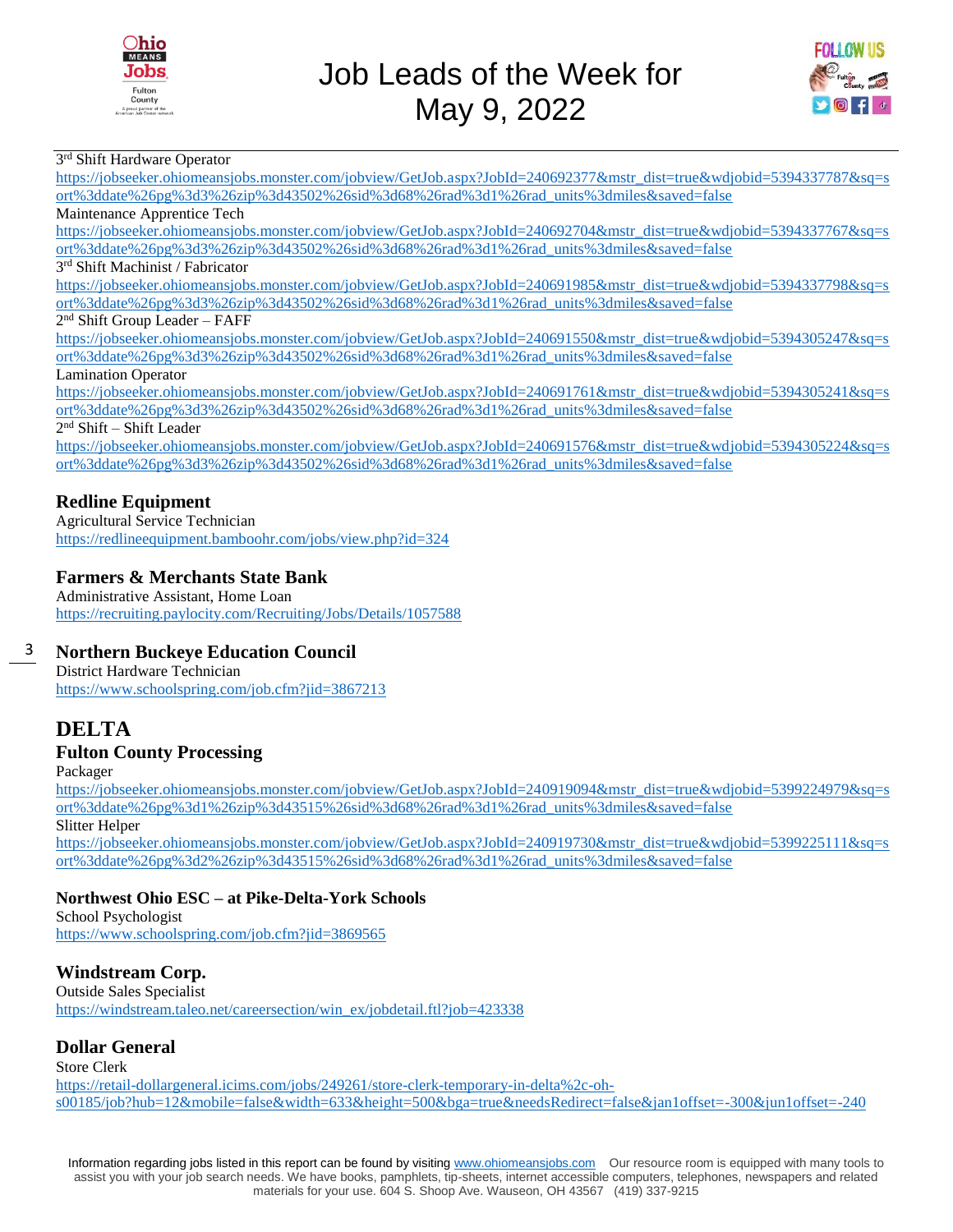



### **Pike – Delta – York Local Schools**

Intervention Specialist <https://www.schoolspring.com/job.cfm?jid=3849328>

### **FAYETTE**

### **Fayette Local Schools District**

Elementary Intervention Specialist <https://www.schoolspring.com/job.cfm?jid=3870575>

### **Eagle Machining LLC**

Production Operator

[https://jobseeker.ohiomeansjobs.monster.com/jobview/GetJob.aspx?JobId=238872500&mstr\\_dist=true&wdjobid=5368446039&sq=s](https://jobseeker.ohiomeansjobs.monster.com/jobview/GetJob.aspx?JobId=238872500&mstr_dist=true&wdjobid=5368446039&sq=sort%3ddate%26pg%3d1%26zip%3d43521%26sid%3d68%26rad%3d1%26rad_units%3dmiles&saved=false) [ort%3ddate%26pg%3d1%26zip%3d43521%26sid%3d68%26rad%3d1%26rad\\_units%3dmiles&saved=false](https://jobseeker.ohiomeansjobs.monster.com/jobview/GetJob.aspx?JobId=238872500&mstr_dist=true&wdjobid=5368446039&sq=sort%3ddate%26pg%3d1%26zip%3d43521%26sid%3d68%26rad%3d1%26rad_units%3dmiles&saved=false)

### **METAMORA**

### **Evergreen Local Schools District**

Summer School Teacher

[https://jobseeker.ohiomeansjobs.monster.com/jobview/GetJob.aspx?JobId=240830889&mstr\\_dist=true&wdjobid=5397058649&sq=s](https://jobseeker.ohiomeansjobs.monster.com/jobview/GetJob.aspx?JobId=240830889&mstr_dist=true&wdjobid=5397058649&sq=sort%3ddate%26pg%3d1%26cnme%3dmetamora%26sid%3d68%26rad%3d1%26rad_units%3dmiles&saved=false) [ort%3ddate%26pg%3d1%26cnme%3dmetamora%26sid%3d68%26rad%3d1%26rad\\_units%3dmiles&saved=false](https://jobseeker.ohiomeansjobs.monster.com/jobview/GetJob.aspx?JobId=240830889&mstr_dist=true&wdjobid=5397058649&sq=sort%3ddate%26pg%3d1%26cnme%3dmetamora%26sid%3d68%26rad%3d1%26rad_units%3dmiles&saved=false)

Preschool Teacher

[https://jobseeker.ohiomeansjobs.monster.com/jobview/GetJob.aspx?JobId=240830251&mstr\\_dist=true&wdjobid=5397058629&sq=s](https://jobseeker.ohiomeansjobs.monster.com/jobview/GetJob.aspx?JobId=240830251&mstr_dist=true&wdjobid=5397058629&sq=sort%3ddate%26pg%3d1%26cnme%3dmetamora%26sid%3d68%26rad%3d1%26rad_units%3dmiles&saved=false) [ort%3ddate%26pg%3d1%26cnme%3dmetamora%26sid%3d68%26rad%3d1%26rad\\_units%3dmiles&saved=false](https://jobseeker.ohiomeansjobs.monster.com/jobview/GetJob.aspx?JobId=240830251&mstr_dist=true&wdjobid=5397058629&sq=sort%3ddate%26pg%3d1%26cnme%3dmetamora%26sid%3d68%26rad%3d1%26rad_units%3dmiles&saved=false)

Middle School Principal

[https://jobseeker.ohiomeansjobs.monster.com/jobview/GetJob.aspx?JobId=240041556&mstr\\_dist=true&wdjobid=5379280133&sq=s](https://jobseeker.ohiomeansjobs.monster.com/jobview/GetJob.aspx?JobId=240041556&mstr_dist=true&wdjobid=5379280133&sq=sort%3ddate%26pg%3d2%26cnme%3dmetamora%26sid%3d68%26rad%3d1%26rad_units%3dmiles&saved=false) [ort%3ddate%26pg%3d2%26cnme%3dmetamora%26sid%3d68%26rad%3d1%26rad\\_units%3dmiles&saved=false](https://jobseeker.ohiomeansjobs.monster.com/jobview/GetJob.aspx?JobId=240041556&mstr_dist=true&wdjobid=5379280133&sq=sort%3ddate%26pg%3d2%26cnme%3dmetamora%26sid%3d68%26rad%3d1%26rad_units%3dmiles&saved=false)

#### 4 **The Andersons Inc.**

Grain Operations Worker [https://andersonsinc.wd1.myworkdayjobs.com/en-US/TheAndersonsCareers/job/Metamora-OH/Grain-Operations-Worker\\_R8260](https://andersonsinc.wd1.myworkdayjobs.com/en-US/TheAndersonsCareers/job/Metamora-OH/Grain-Operations-Worker_R8260)

### **Parker – Hannifin Corp.**

Maintenance Technician <https://parkercareers.ttcportals.com/jobs/8621957-maintenance-technician> Accountant <https://parkercareers.ttcportals.com/jobs/8957504-accountant> Assembly Filters <https://parkercareers.ttcportals.com/jobs/8622770-assembly-filters-2nd-shift> Project Engineer <https://parkercareers.ttcportals.com/jobs/8969637-project-engineer> Product Sales Manager <https://parkercareers.ttcportals.com/jobs/8927604-product-sales-mgr>

## **PETTISVILLE**

### **Pettisville Local Schools**

Janitor

[https://jobseeker.ohiomeansjobs.monster.com/jobview/GetJob.aspx?JobId=240740752&mstr\\_dist=true&wdjobid=5395635246&sq=s](https://jobseeker.ohiomeansjobs.monster.com/jobview/GetJob.aspx?JobId=240740752&mstr_dist=true&wdjobid=5395635246&sq=sort%3ddate%26pg%3d1%26zip%3d43553%26sid%3d68%26rad%3d1%26rad_units%3dmiles&saved=false) [ort%3ddate%26pg%3d1%26zip%3d43553%26sid%3d68%26rad%3d1%26rad\\_units%3dmiles&saved=false](https://jobseeker.ohiomeansjobs.monster.com/jobview/GetJob.aspx?JobId=240740752&mstr_dist=true&wdjobid=5395635246&sq=sort%3ddate%26pg%3d1%26zip%3d43553%26sid%3d68%26rad%3d1%26rad_units%3dmiles&saved=false)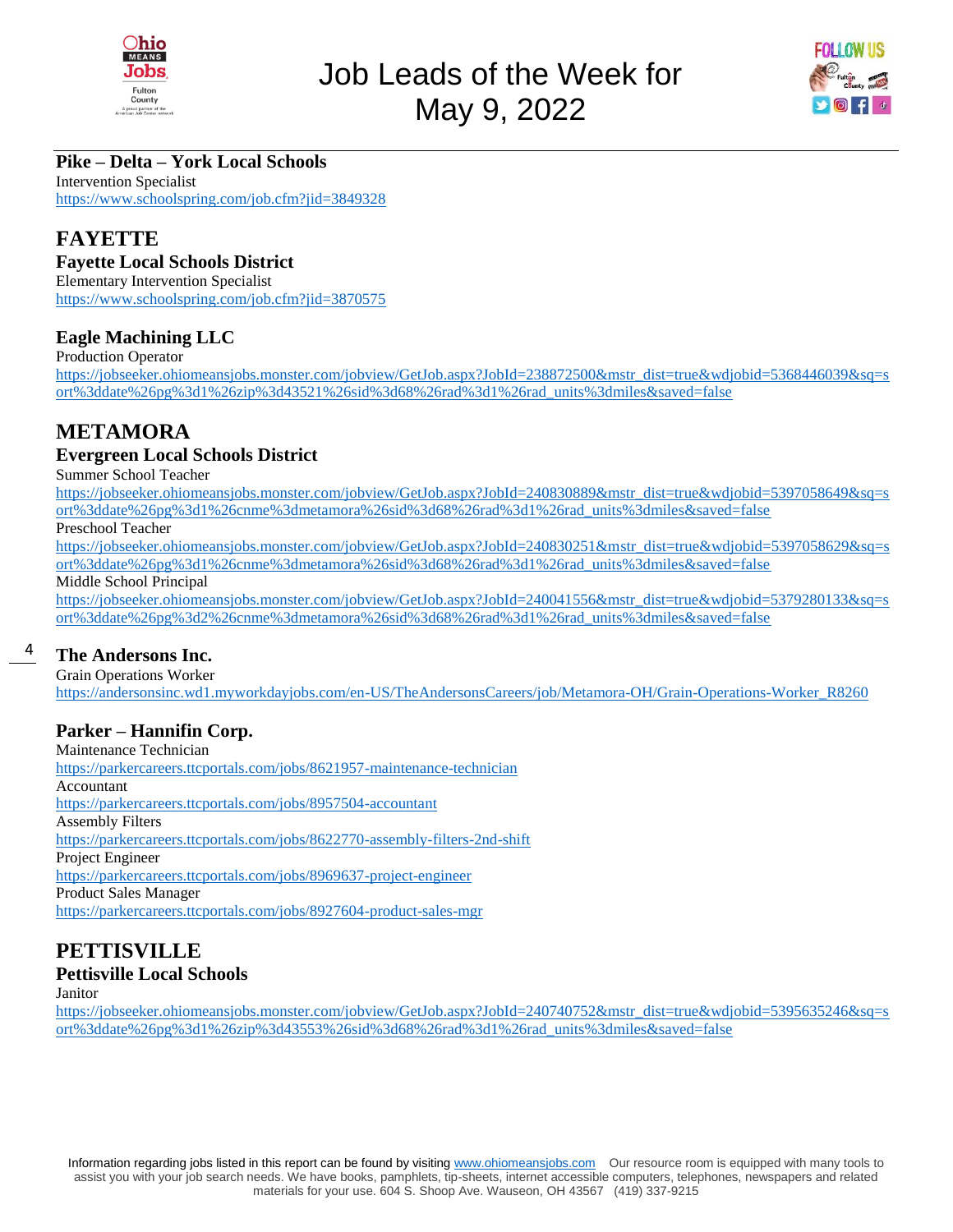



### **SWANTON**

### **Village of Swanton**

Village Administrator

[https://jobseeker.ohiomeansjobs.monster.com/jobview/GetJob.aspx?JobId=241080211&mstr\\_dist=true&wdjobid=5403372772&sq=s](https://jobseeker.ohiomeansjobs.monster.com/jobview/GetJob.aspx?JobId=241080211&mstr_dist=true&wdjobid=5403372772&sq=sort%3ddate%26pg%3d1%26zip%3d43558%26sid%3d68%26rad%3d1%26rad_units%3dmiles&saved=false) [ort%3ddate%26pg%3d1%26zip%3d43558%26sid%3d68%26rad%3d1%26rad\\_units%3dmiles&saved=false](https://jobseeker.ohiomeansjobs.monster.com/jobview/GetJob.aspx?JobId=241080211&mstr_dist=true&wdjobid=5403372772&sq=sort%3ddate%26pg%3d1%26zip%3d43558%26sid%3d68%26rad%3d1%26rad_units%3dmiles&saved=false)

### **Kirk Wylie Masonry, Limited**

Mason Tender

[https://jobseeker.ohiomeansjobs.monster.com/jobview/GetJob.aspx?JobId=240920564&mstr\\_dist=true&wdjobid=5399224990&sq=s](https://jobseeker.ohiomeansjobs.monster.com/jobview/GetJob.aspx?JobId=240920564&mstr_dist=true&wdjobid=5399224990&sq=sort%3ddate%26pg%3d1%26zip%3d43558%26sid%3d68%26rad%3d1%26rad_units%3dmiles&saved=false) [ort%3ddate%26pg%3d1%26zip%3d43558%26sid%3d68%26rad%3d1%26rad\\_units%3dmiles&saved=false](https://jobseeker.ohiomeansjobs.monster.com/jobview/GetJob.aspx?JobId=240920564&mstr_dist=true&wdjobid=5399224990&sq=sort%3ddate%26pg%3d1%26zip%3d43558%26sid%3d68%26rad%3d1%26rad_units%3dmiles&saved=false)

### **O-I**

5

Corporate Pilot – Sr. Captain

[https://www.monster.com/job-openings/corporate-pilot-sr-captain-swanton-oh--035def22-6eff-42ad-b47c-](https://www.monster.com/job-openings/corporate-pilot-sr-captain-swanton-oh--035def22-6eff-42ad-b47c-6587c90eceb2?sid=a2427a39-5c2d-4850-9f4d-7c37deef0f26&jvo=p.go.sc.176&_ga=2.202373650.2032399144.1652026233-381048392.1652026233&hidesmr=1)[6587c90eceb2?sid=a2427a39-5c2d-4850-9f4d-7c37deef0f26&jvo=p.go.sc.176&\\_ga=2.202373650.2032399144.1652026233-](https://www.monster.com/job-openings/corporate-pilot-sr-captain-swanton-oh--035def22-6eff-42ad-b47c-6587c90eceb2?sid=a2427a39-5c2d-4850-9f4d-7c37deef0f26&jvo=p.go.sc.176&_ga=2.202373650.2032399144.1652026233-381048392.1652026233&hidesmr=1) [381048392.1652026233&hidesmr=1](https://www.monster.com/job-openings/corporate-pilot-sr-captain-swanton-oh--035def22-6eff-42ad-b47c-6587c90eceb2?sid=a2427a39-5c2d-4850-9f4d-7c37deef0f26&jvo=p.go.sc.176&_ga=2.202373650.2032399144.1652026233-381048392.1652026233&hidesmr=1)

### **Swanton Local Schools District**

Elementary Local Counselor <https://www.schoolspring.com/job.cfm?jid=3868837> Anticipated High School Science Teacher <https://www.schoolspring.com/job.cfm?jid=3868714> High School Bowling Coach <https://www.schoolspring.com/job.cfm?jid=3850834> High School Freshman Volleyball Coach <https://www.schoolspring.com/job.cfm?jid=3850824> High School Cheer Coach <https://www.schoolspring.com/job.cfm?jid=3850811> Summer Custodial Position <https://www.schoolspring.com/job.cfm?jid=3837946>

### **Comfort Keepers**

Caregiver <https://sdxhomecareoperationsllc.applytojob.com/apply/Un5HWlt7Bk/Caregiver>

### **Family Dollar**

Customer Service Rep [https://dollartree.dejobs.org/swanton-oh/customer-service](https://dollartree.dejobs.org/swanton-oh/customer-service-representative/D0127F78B57243A1B497A79DE7ADEE50/job/?vs=1399&utm_source=Wanted-OH.xml-DE&utm_medium=NLX&utm_campaign=Wanted-OH.xml)[representative/D0127F78B57243A1B497A79DE7ADEE50/job/?vs=1399&utm\\_source=Wanted-OH.xml-](https://dollartree.dejobs.org/swanton-oh/customer-service-representative/D0127F78B57243A1B497A79DE7ADEE50/job/?vs=1399&utm_source=Wanted-OH.xml-DE&utm_medium=NLX&utm_campaign=Wanted-OH.xml)[DE&utm\\_medium=NLX&utm\\_campaign=Wanted-OH.xml](https://dollartree.dejobs.org/swanton-oh/customer-service-representative/D0127F78B57243A1B497A79DE7ADEE50/job/?vs=1399&utm_source=Wanted-OH.xml-DE&utm_medium=NLX&utm_campaign=Wanted-OH.xml)

### **Dollar Tree**

Sales Floor Associate [https://dollartree.dejobs.org/swanton-oh/sales-floor](https://dollartree.dejobs.org/swanton-oh/sales-floor-associate/0166C4B11DD048E088E028EFE4898A88/job/?vs=1399&utm_source=Wanted-OH.xml-DE&utm_medium=NLX&utm_campaign=Wanted-OH.xml)[associate/0166C4B11DD048E088E028EFE4898A88/job/?vs=1399&utm\\_source=Wanted-OH.xml-](https://dollartree.dejobs.org/swanton-oh/sales-floor-associate/0166C4B11DD048E088E028EFE4898A88/job/?vs=1399&utm_source=Wanted-OH.xml-DE&utm_medium=NLX&utm_campaign=Wanted-OH.xml)[DE&utm\\_medium=NLX&utm\\_campaign=Wanted-OH.xml](https://dollartree.dejobs.org/swanton-oh/sales-floor-associate/0166C4B11DD048E088E028EFE4898A88/job/?vs=1399&utm_source=Wanted-OH.xml-DE&utm_medium=NLX&utm_campaign=Wanted-OH.xml)

### **Clean Team**

Cleaners <https://cleanteamclean.applicantpro.com/jobs/2355557.html>

### **Transportation Security Administration**

Transportation Security Officer

<https://www.careerbuilder.com/job/J3P7YS6B50BS4L176HM>

Information regarding jobs listed in this report can be found by visiting [www.ohiomeansjobs.com](http://www.ohiomeansjobs.com/) Our resource room is equipped with many tools to assist you with your job search needs. We have books, pamphlets, tip-sheets, internet accessible computers, telephones, newspapers and related materials for your use. 604 S. Shoop Ave. Wauseon, OH 43567 (419) 337-9215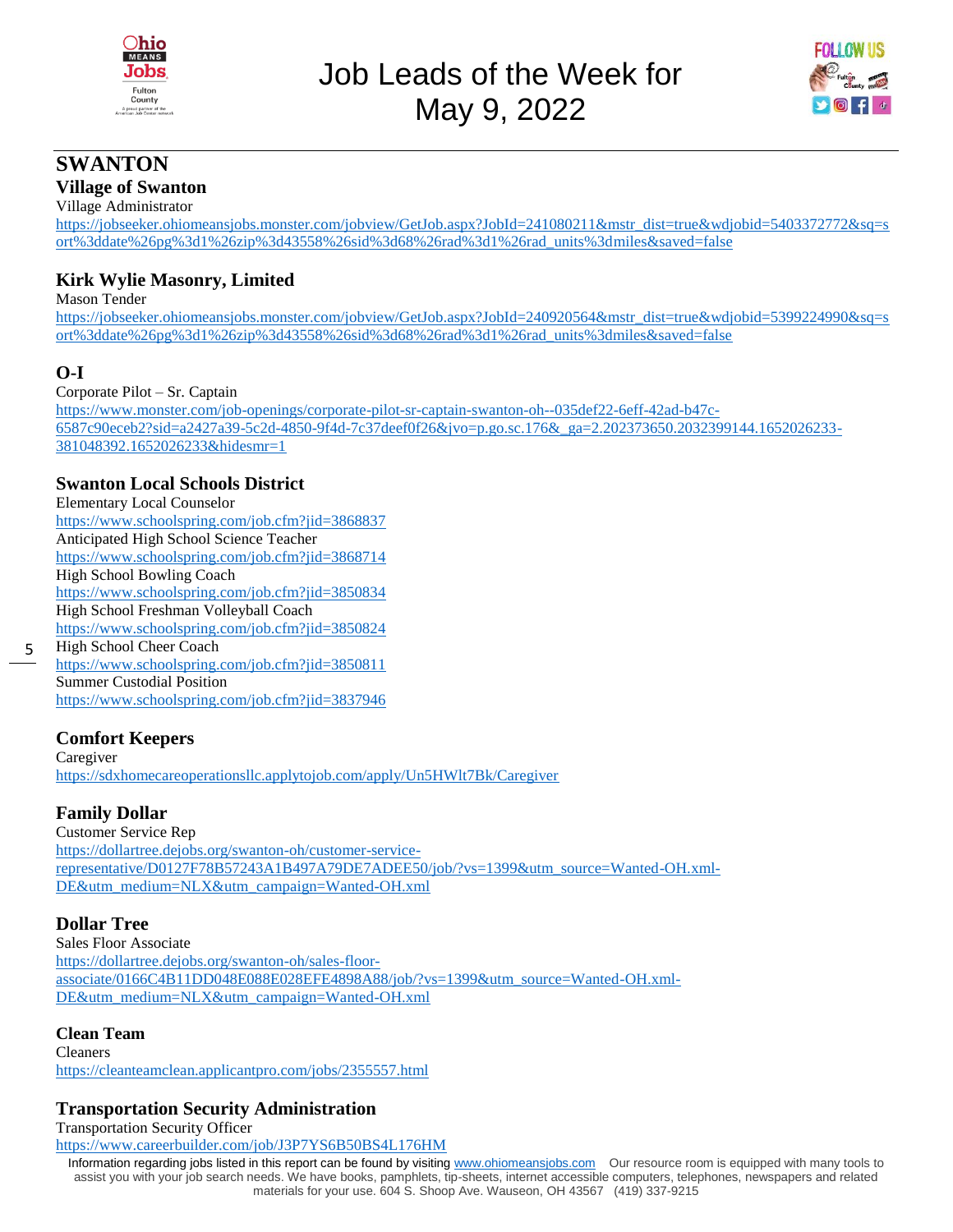



### **Rite Aid**

Pharmacy Technician in Training

<https://www.prodivnet.com/job/pharmacy-technician-in-training-eligible-for-sign-on-bonus-swanton-ohio-9781407>

### Fifth Third Bank

Personal Banker

[https://fifththird.wd5.myworkdayjobs.com/en-US/53careers/job/Perrysburg-OH/Personal-Banker-Associate-I\\_R30737-1](https://fifththird.wd5.myworkdayjobs.com/en-US/53careers/job/Perrysburg-OH/Personal-Banker-Associate-I_R30737-1)

### **WAUSEON**

### **Messer North America Inc.**

Mechanic

[https://jobseeker.ohiomeansjobs.monster.com/jobview/GetJob.aspx?JobId=241055213&mstr\\_dist=true&wdjobid=5402994056&sq=s](https://jobseeker.ohiomeansjobs.monster.com/jobview/GetJob.aspx?JobId=241055213&mstr_dist=true&wdjobid=5402994056&sq=sort%3ddate%26pg%3d1%26zip%3d43515%26sid%3d68%26rad%3d1%26rad_units%3dmiles&saved=false) [ort%3ddate%26pg%3d1%26zip%3d43515%26sid%3d68%26rad%3d1%26rad\\_units%3dmiles&saved=false](https://jobseeker.ohiomeansjobs.monster.com/jobview/GetJob.aspx?JobId=241055213&mstr_dist=true&wdjobid=5402994056&sq=sort%3ddate%26pg%3d1%26zip%3d43515%26sid%3d68%26rad%3d1%26rad_units%3dmiles&saved=false)

Engineer, Production

[https://jobseeker.ohiomeansjobs.monster.com/jobview/GetJob.aspx?JobId=240791452&mstr\\_dist=true&wdjobid=5395861503&sq=s](https://jobseeker.ohiomeansjobs.monster.com/jobview/GetJob.aspx?JobId=240791452&mstr_dist=true&wdjobid=5395861503&sq=sort%3ddate%26pg%3d1%26zip%3d43515%26sid%3d68%26rad%3d1%26rad_units%3dmiles&saved=false) [ort%3ddate%26pg%3d1%26zip%3d43515%26sid%3d68%26rad%3d1%26rad\\_units%3dmiles&saved=false](https://jobseeker.ohiomeansjobs.monster.com/jobview/GetJob.aspx?JobId=240791452&mstr_dist=true&wdjobid=5395861503&sq=sort%3ddate%26pg%3d1%26zip%3d43515%26sid%3d68%26rad%3d1%26rad_units%3dmiles&saved=false)

### **Goodwill Industries of Northwest Ohio, Inc.**

Donation Processor

[https://jobseeker.ohiomeansjobs.monster.com/jobview/GetJob.aspx?JobId=241088785&mstr\\_dist=true&wdjobid=5403372957&sq=s](https://jobseeker.ohiomeansjobs.monster.com/jobview/GetJob.aspx?JobId=241088785&mstr_dist=true&wdjobid=5403372957&sq=sort%3ddate%26pg%3d1%26zip%3d43567%26sid%3d68%26rad%3d1%26rad_units%3dmiles&saved=false) [ort%3ddate%26pg%3d1%26zip%3d43567%26sid%3d68%26rad%3d1%26rad\\_units%3dmiles&saved=false](https://jobseeker.ohiomeansjobs.monster.com/jobview/GetJob.aspx?JobId=241088785&mstr_dist=true&wdjobid=5403372957&sq=sort%3ddate%26pg%3d1%26zip%3d43567%26sid%3d68%26rad%3d1%26rad_units%3dmiles&saved=false)

### **Premier Bank**

Customer Service Rep.

[https://recruiting.ultipro.com/FIR1016FDEF/JobBoard/983598ca-a42d-47ad-8f97-](https://recruiting.ultipro.com/FIR1016FDEF/JobBoard/983598ca-a42d-47ad-8f97-72d497ff4970/OpportunityDetail?opportunityId=a766cb69-1667-4bc8-9112-d685557d0bc6) [72d497ff4970/OpportunityDetail?opportunityId=a766cb69-1667-4bc8-9112-d685557d0bc6](https://recruiting.ultipro.com/FIR1016FDEF/JobBoard/983598ca-a42d-47ad-8f97-72d497ff4970/OpportunityDetail?opportunityId=a766cb69-1667-4bc8-9112-d685557d0bc6)

6

### **Fulton County Health Center**

Dietary Aide

[https://jobseeker.ohiomeansjobs.monster.com/jobview/GetJob.aspx?JobId=241025873&mstr\\_dist=true&wdjobid=5402367771&sq=s](https://jobseeker.ohiomeansjobs.monster.com/jobview/GetJob.aspx?JobId=241025873&mstr_dist=true&wdjobid=5402367771&sq=sort%3ddate%26pg%3d1%26zip%3d43567%26sid%3d68%26rad%3d1%26rad_units%3dmiles&saved=false) [ort%3ddate%26pg%3d1%26zip%3d43567%26sid%3d68%26rad%3d1%26rad\\_units%3dmiles&saved=false](https://jobseeker.ohiomeansjobs.monster.com/jobview/GetJob.aspx?JobId=241025873&mstr_dist=true&wdjobid=5402367771&sq=sort%3ddate%26pg%3d1%26zip%3d43567%26sid%3d68%26rad%3d1%26rad_units%3dmiles&saved=false)

STNA

[https://jobseeker.ohiomeansjobs.monster.com/jobview/GetJob.aspx?JobId=241025846&mstr\\_dist=true&wdjobid=5402367745&sq=s](https://jobseeker.ohiomeansjobs.monster.com/jobview/GetJob.aspx?JobId=241025846&mstr_dist=true&wdjobid=5402367745&sq=sort%3ddate%26pg%3d1%26zip%3d43567%26sid%3d68%26rad%3d1%26rad_units%3dmiles&saved=false) [ort%3ddate%26pg%3d1%26zip%3d43567%26sid%3d68%26rad%3d1%26rad\\_units%3dmiles&saved=false](https://jobseeker.ohiomeansjobs.monster.com/jobview/GetJob.aspx?JobId=241025846&mstr_dist=true&wdjobid=5402367745&sq=sort%3ddate%26pg%3d1%26zip%3d43567%26sid%3d68%26rad%3d1%26rad_units%3dmiles&saved=false)

Clinical Informatics Specialist

[https://www.monster.com/job-openings/clinicial-informatics-specialist-wauseon-oh--c1a6f41a-84d5-4289-adc7-](https://www.monster.com/job-openings/clinicial-informatics-specialist-wauseon-oh--c1a6f41a-84d5-4289-adc7-d0dc7c7a1b46?sid=151dee91-70a6-424c-bcf6-1c6018983064&jvo=p.go.sc.131&_ga=2.29825791.1750888288.1652054827-842687487.1652054827&hidesmr=1)

[d0dc7c7a1b46?sid=151dee91-70a6-424c-bcf6-1c6018983064&jvo=p.go.sc.131&\\_ga=2.29825791.1750888288.1652054827-](https://www.monster.com/job-openings/clinicial-informatics-specialist-wauseon-oh--c1a6f41a-84d5-4289-adc7-d0dc7c7a1b46?sid=151dee91-70a6-424c-bcf6-1c6018983064&jvo=p.go.sc.131&_ga=2.29825791.1750888288.1652054827-842687487.1652054827&hidesmr=1) [842687487.1652054827&hidesmr=1](https://www.monster.com/job-openings/clinicial-informatics-specialist-wauseon-oh--c1a6f41a-84d5-4289-adc7-d0dc7c7a1b46?sid=151dee91-70a6-424c-bcf6-1c6018983064&jvo=p.go.sc.131&_ga=2.29825791.1750888288.1652054827-842687487.1652054827&hidesmr=1)

Cook

[https://www.monster.com/job-openings/cook-wauseon-oh--25197a97-cece-433d-846e-e91d549d386c?sid=fad16906-a081-4227-b15c-](https://www.monster.com/job-openings/cook-wauseon-oh--25197a97-cece-433d-846e-e91d549d386c?sid=fad16906-a081-4227-b15c-7d30a943894e&jvo=p.go.sc.388&_ga=2.33247742.1797281138.1652041471-1651642817.1652041471&hidesmr=1)[7d30a943894e&jvo=p.go.sc.388&\\_ga=2.33247742.1797281138.1652041471-1651642817.1652041471&hidesmr=1](https://www.monster.com/job-openings/cook-wauseon-oh--25197a97-cece-433d-846e-e91d549d386c?sid=fad16906-a081-4227-b15c-7d30a943894e&jvo=p.go.sc.388&_ga=2.33247742.1797281138.1652041471-1651642817.1652041471&hidesmr=1)

### **Whitmer Propane Company**

Bobtail Delivery Driver

<https://www.lpgasjobs.com/mobile/jobSearchDetail.php?posting=22209&j=&pos=-25-&s=&p=&pst=&all=&indx=0&pg=0>

### **McDonald's Corp.**

Team Member <https://retirementjobs.com/job/team-member-wauseon-ohio-24106521>